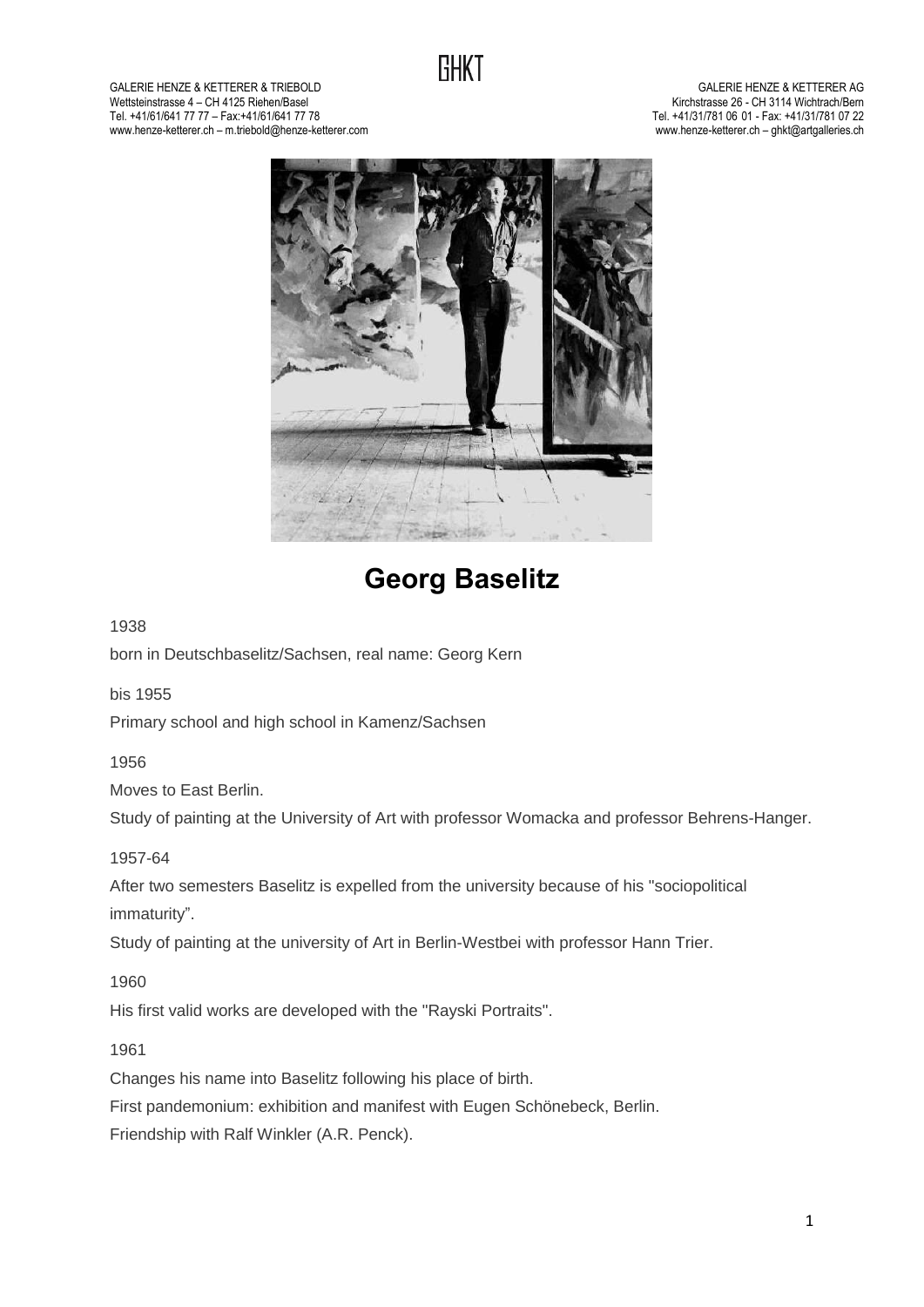GALERIE HENZE & KETTERER & TRIEBOLD<br>Wettsteinstrasse 4 – CH 4125 Riehen/Basel Wettsteinstrasse 4 – CH 4125 Riehen/Basel<br>Tel. +41/61/641 77 77 – Fax:+41/61/641 77 78 www.henze-ketterer.ch – m.triebold@henze-ketterer.com

Tel. +41/31/781 06 01 - Fax: +41/31/781 07 22<br>www.henze-ketterer.ch - qhkt@artqalleries.ch

# 1962

Second pandemonium with Eugen Schönebeck.

Marriage to Elke Kretzschmar and birth of his son Daniel.

1963

Dear Mr. W. – letter and manifest.

In the exhibition of the Gallery Werner & Katz in Berlin the works "Die große Nacht im Eimer" ("The great night in the bucket") and "Der nackte Mann" ("Naked Man") are confiscated by the prosecution. Criminal proceeding until 1965, which ends with an abatement of the action and the return of the artworks.

1964

Exhibition "1. Orthodoxer Salon" in the Gallery Michael Werner, Berlin.

1965

Scholar of Villa Romana in Florence.

1966

"Die großen Freunde" ("The great friends"): Manifest and exhibition in the Gallery Rudolf

Springer, Berlin.

Birth of his son Anton.

Moves to Osthofen near Worms .

1968

Scholarship of Kulturkreis in "Bundesverband der deutschen Industrie".

1971

Moves to Forst an der Weinstraße.

1972

Participation in "documenta 5" in Kassel.

1973

Atelier in Mussbach an der Weinstraße.

1975

Moves to Derneburg near Hildesheim.

Participation in Biennale of Sao Paulo.

1977

Appointment to Staatliche Akademie der bildenden Künste in Karlsruhe.

Rectracts his works from the "documenta 6".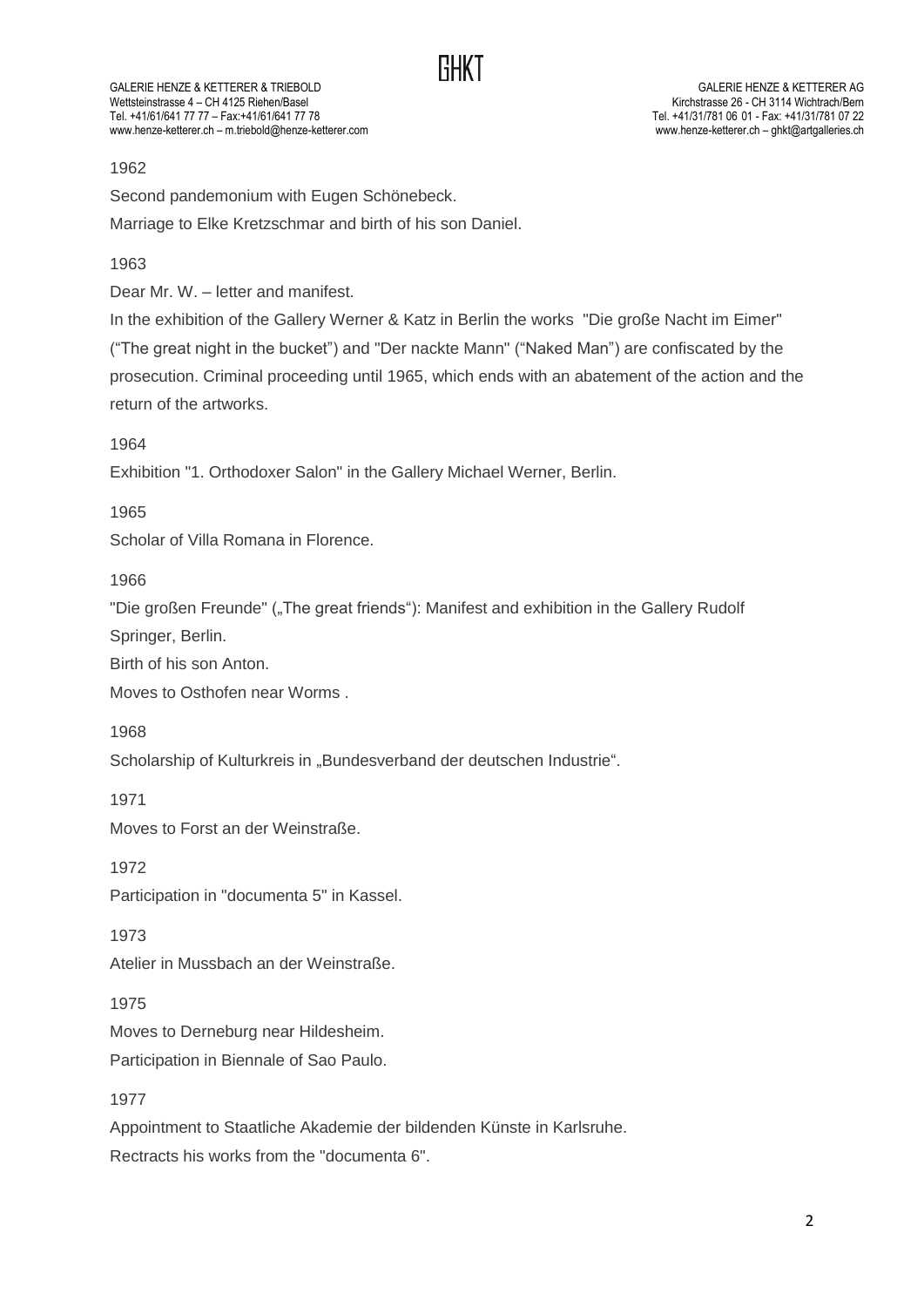GALERIE HENZE & KETTERER & TRIEBOLD<br>Weltsteinstrasse 4 – CH 4125 Riehen/Basel Wettsteinstrasse 4 - CH 4125 Riehen/Basel Tel. +41/61/641 77 77 – Fax:+41/61/641 77 78 Tel. +41/31/781 06 01 - Fax: +41/31/781 07 22 www.henze-ketterer.ch – m.triebold@henze-ketterer.com

# 1978

Professorship at Staatliche Akademie der bildenden Künste in Karlsruhe.

1979

Speech and manifest at the architecture day in Dortmund: "Vier Wände und Oberlicht oder

besser kein Bild an die Wand" ("Four walls and fanlight or better no painting on the wall").

1980

Participation in Biennale in Venezia.

1982

Participation in "documenta 7" in Kassel.

1983

Professorship at the University of Arts in Berlin.

1986

Kaiserring-Award of the city Goslar and art-award of Nord/LB, Hannover.

1987

"Das Rüstzeug der Maler" (12.XII.1985), gives the speech in the Rijksakademie van beeldende Kunsten Amsterdam (1. Oktober 1987) and in the Royal Academy of Arts, London (1. Dezember 1987).

1988

Professorship in Berlin.

1989

Awarding of the medal of "Chevalier de l'Ordre des Arts et des Lettres" by the French culture minister Jack Lang.

1991

Manifest and Speech: "Das Rüstzeug der Maler" (12.XII.1985), gives the speech in École Nationale Supérieure des Beaux-Arts, Paris.

1992

Resumption of the professorship at the University of Arts, Berlin, speech "Purzelbäume sind auch Bewegung, und noch dazu macht es Spaß" in the Kammerspiele in Munich.

Retrospective of his work from 1964-91, organised by Gohr and Peter A. Ade at the Kunsthalle of Hypo-Kulturstiftung in Munich, which is later shown at the Scottish National Gallery of Modern Art in Edinburgh and at the Museum Moderner Kunst Stiftung Ludwig in Vienna.

1993

Participation in Biennale in Venedig.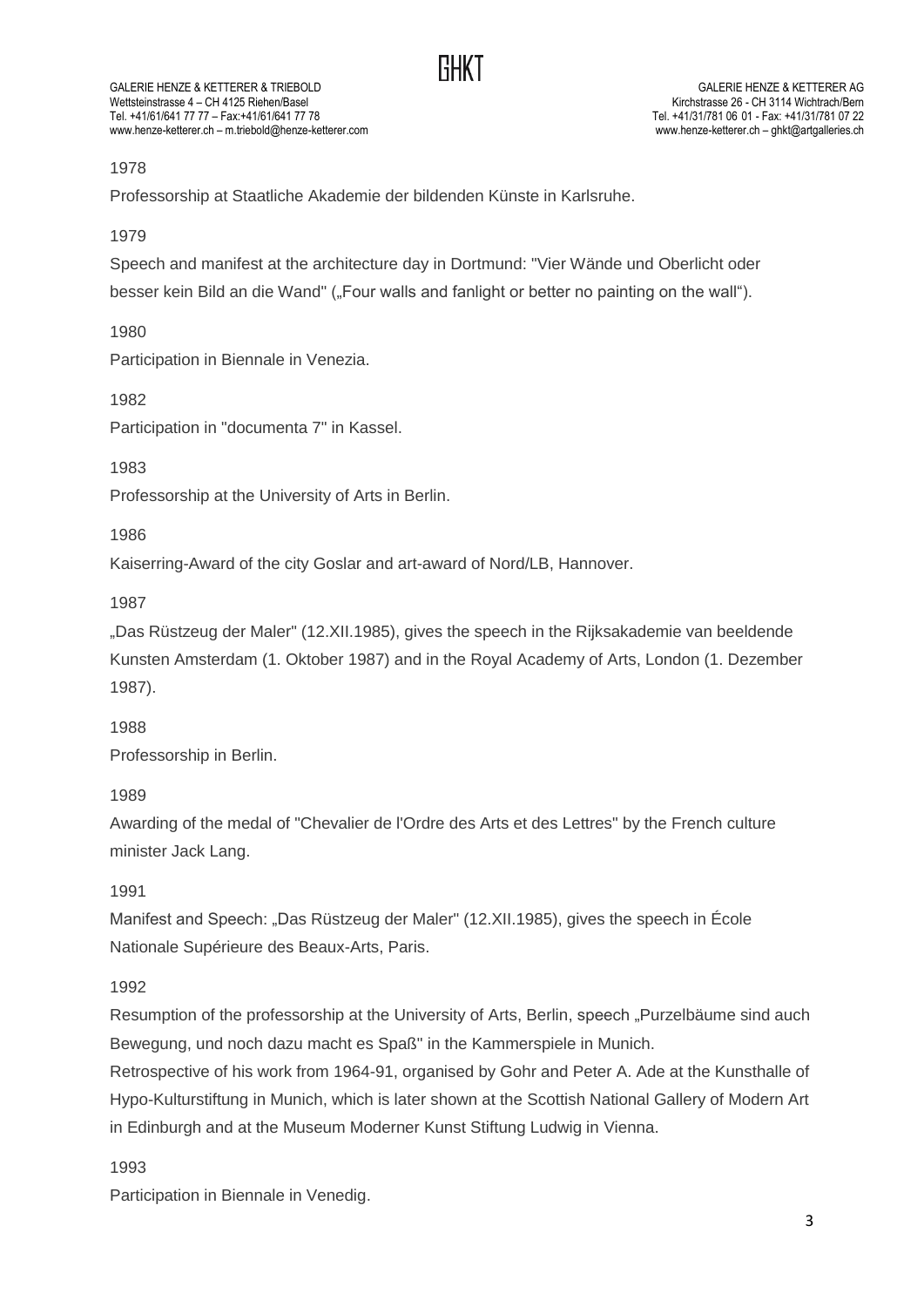

GALERIE HENZE & KETTERER & TRIEBOLD<br>Wettsteinstrasse 4 – CH 4125 Riehen/Basel Wettsteinstrasse 4 - CH 4125 Riehen/Basel Tel. +41/61/641 77 77 – Fax:+41/61/641 77 78 Tel. +41/31/781 06 01 - Fax: +41/31/781 07 22 www.henze-ketterer.ch – m.triebold@henze-ketterer.com

Designs the stage set at Harrison Birtwistle's opera "Punch and Judy", performed under the leadership of Pierre Audi at the Deneder Landse Opera in Amsterdam. Exhibition with an overview of the artworks of the last three years in the Louisiana Museum of Modern Art in Humlebaek/Denmark.

#### 1994

Sculpture-exhibition from 1979-93 at the Kunsthalle Hamburg.

Writes the manifest "Malen aus dem Kopf, auf dem Kopf oder aus dem Topf" for the exhibition "Gotik - neun monumentale Bilder" in the Gallery Michael Werner in Cologne.

Exhibition at Saarland Museum, Saarbrücken with artworks from 1981-93, organised by Ernst-Gerhard Güse and Ernst W. Uthemann.

#### 1995

Diane Waldman organizes the first great retrospective in the U.S. in the Solomon R. Guggenheim Museum in New York. After New York, the exhibition is shown in Los Angeles in the Country Museum of Arts, in Hirshhorn Museum and Sculpture Gardens in Washington D.C. and in the Nationalgallery in Berlin.

Begins to do a series of family-portraits after old photographs at the end of the year.

#### 1996

Extensive retrospective in the Museé d'Art Moderne de la Ville de Paris.

#### 1997

Exhibition of the family-portraits at Pace Wildenstein in New York and in the Kunstverein Dresden in Residenzschloß Dresden.

Retrospective in the Galleria d'Art Moderna, Bologna.

#### 1998

The first overview of his artwork in Mexico City is shown in the Museo Rufino Tamayo. Develops large-scaled works "Friedrichs Frau am Abgrund" and "Friedrichs Melancholie" for the Reichstag in Berlin.

#### 1999

"Reise in die Niederlande 1972-1999" ("Journey to the Netherlands 1972-99") : Exhibition in the Stedelijk Museum in Amsterdam.

Great retrospective of "Monumentale Druckgraphik 1977-1999" ("Monumental graphic artworks") in the Musée Rath, Geneva.

Is the first award winner of the Rhenus art-award.

#### 2000

Develops paintings and graphic works with the topic of Duchamp. Exhibition at the Gallery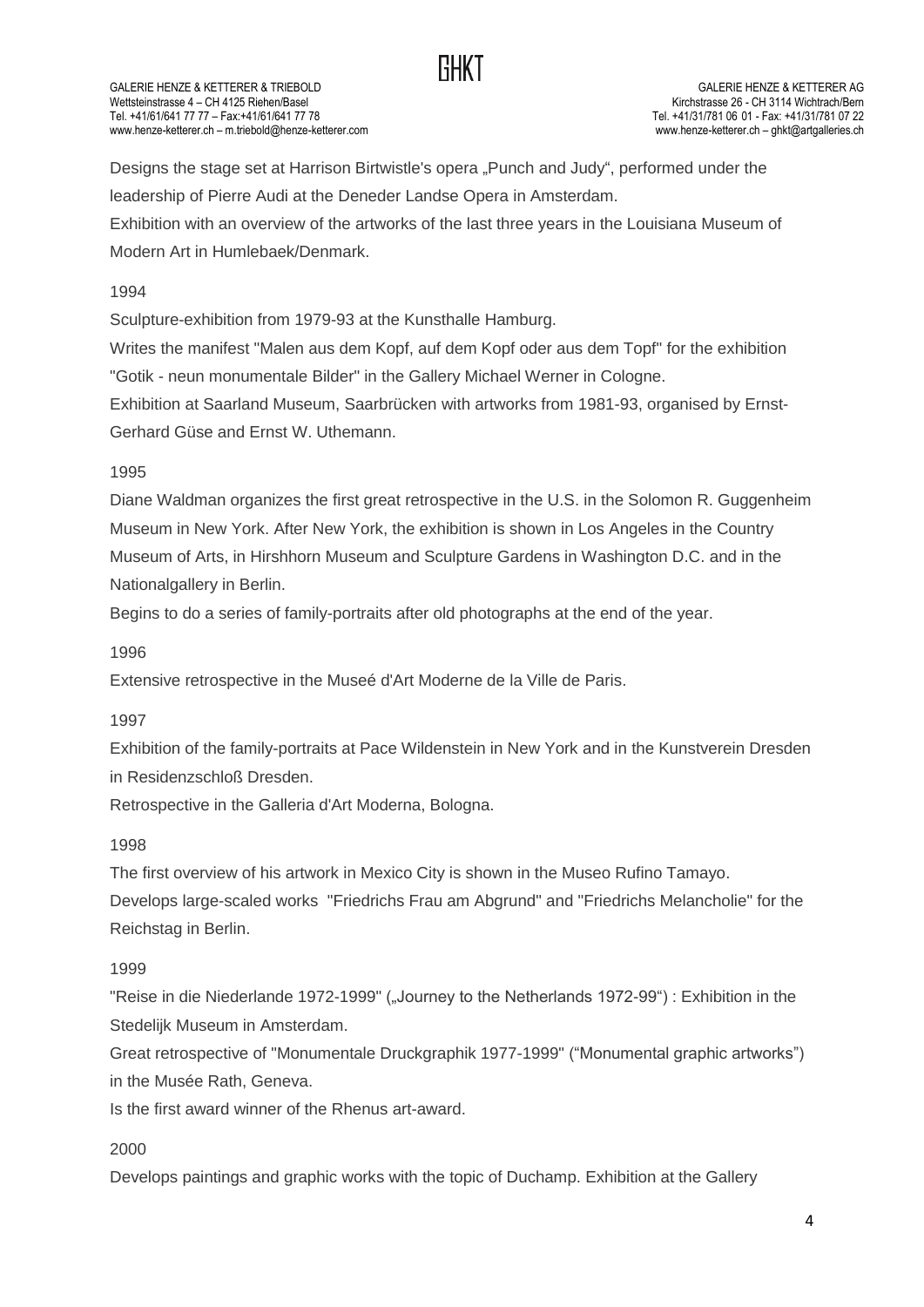# **GHKT**

GALERIE HENZE & KETTERER & TRIEBOLD<br>Weltsteinstrasse 4 – CH 4125 Riehen/Basel Wettsteinstrasse 4 - CH 4125 Riehen/Basel Tel. +41/61/641 77 77 – Fax:+41/61/641 77 78 Tel. +41/31/781 06 01 - Fax: +41/31/781 07 22 www.henze-ketterer.ch – m.triebold@henze-ketterer.com

Gagosian in London at the end of the year with his series "Tama", for which Baselitz develops the frames.

2001

Develops portraits in style of Arcimboldo.

Exhibition "Sculpture versus Painting", at IVAM Centre Julio González in Valencia.

2002

Commandeur de l'ordre des arts et des lettres.

Series of the monumental linocuts "Belle Haleine".

# 2003

Exhibition of monumental watercolours at Albertina in Vienna, after that at FRAC Picardie in Amiens.

Finishes his self-portrait "Meine neue Mütze" ("My new Hat") as a larger than life scullpture. Award for the best work at the First International Biennale, Beijing.

Award Niedersächsischer Staatspreis.

#### 2004

Finishes the portrait of his wife "Frau Ultramarin" as a larger than life sculpture.

Retrospective in the Kunst- und Ausstellungshalle of Bundesrepublik Deutschland, Bonn.

Award of Premium Imperiale, Tokyo.

Works on the series "Spaziergang ohne Stock und Ekely".

Honorary professorship at the Accademia di belle arti, Florence.

#### 2005

Exhibition "Attori a rovescio" with Benjamin Katz in Imperia.

Starts the "remix"-series, on which he will be working for many years.

Medal of Austria for science and art, Vienna.

"Incontri"-encounters 2005, Award of ICIT in Imperia.

# 2006

Retrospective at the Louisiana Museum of Modern Art in Humlebaek near Kopenhagen and in the Fondation de l'Hermitage in Lausanne.

"Remix", exhibition in the Pinakothek der Moderne, Munich, after one year in Albertina, Vienna. Moves to Bavaria, honorary citizenship of Imperia.

# 2007

Overview of the "Russenbilder" ("Russian-works") at the Musée d'Art Moderne in Saint-Etienne, after that at the National Museum of Contemporary Art, Seoul, and at the Deichtorhallen Hamburg.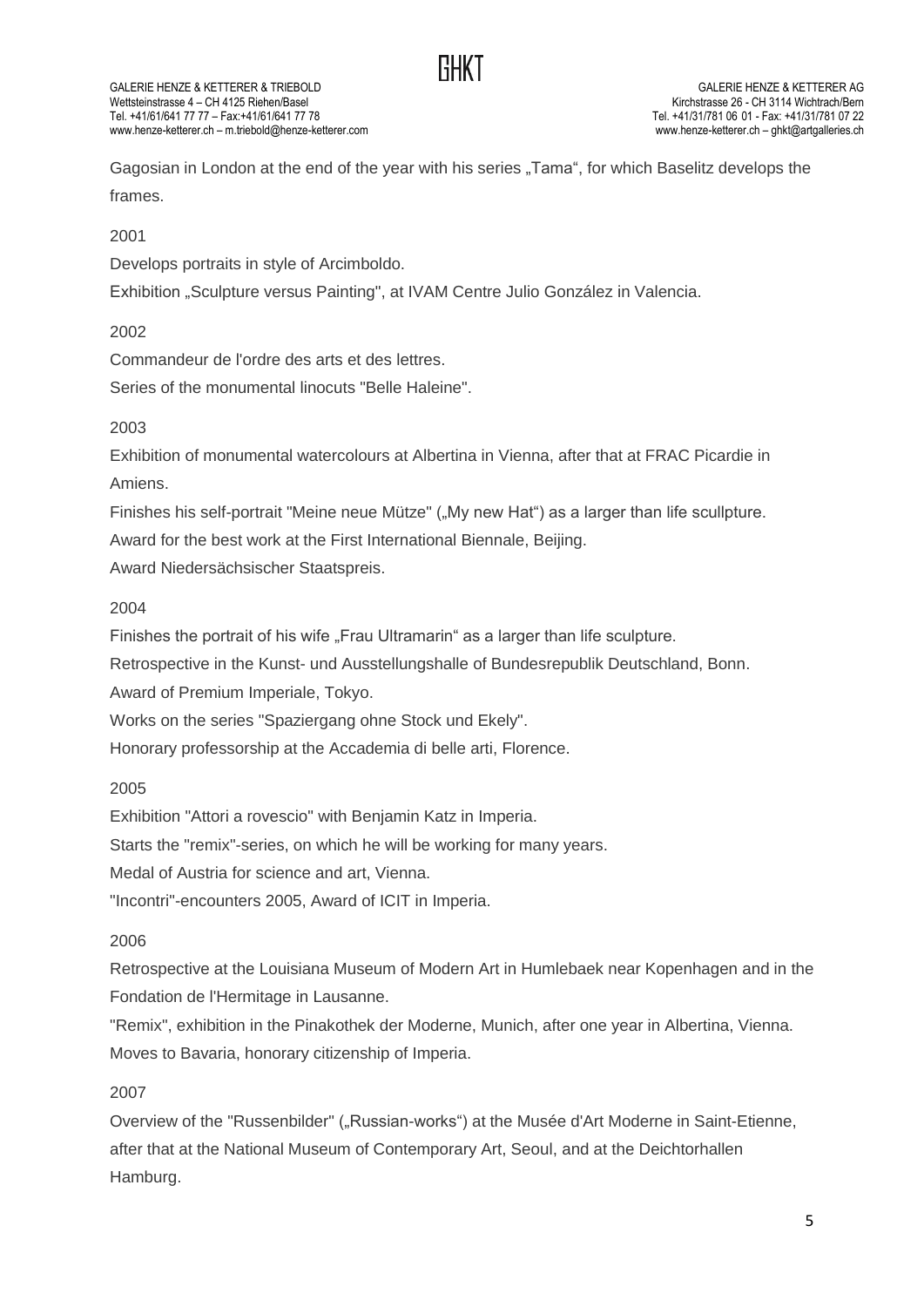

GALERIE HENZE & KETTERER & TRIEBOLD<br>Weltsteinstrasse 4 – CH 4125 Riehen/Basel Wettsteinstrasse 4 - CH 4125 Riehen/Basel Tel. +41/61/641 77 77 – Fax:+41/61/641 77 78 Tel. +41/31/781 06 01 - Fax: +41/31/781 07 22 www.henze-ketterer.ch – m.triebold@henze-ketterer.com

Nearly the same exhibition as in Lausanne is shown at the Museo d'arte moderna, Lugano. Exhibits together with Emilio Vedova at the Venetian pavilion of the Biennale of Venecia. Retrospective in the Royal Academy of Arts in London.

#### 2008

"23. Januar 1938", Birthday-celebration together with Jonathan Meese at the Gallery of Contemporary Fine Arts in Berlin.

Retrospective at the MADRE in Neapel.

"Baselitz ↑ Top" Exhibition at the Kunsthalle Würth, Schwäbisch Hall.

# 2009

"Mrs Lenin and the Nightingale" at the Gallery White Cube, London.

Retrospective at the Museum der Moderne, Salzburg, and in the Rudolfinum, Prague.

Exhibition in Hôtel des Arts in Toulon and at the Gemäldegalerie Alte Meister, Dresden.

Retrospective at the Museum der Moderne, Salzburg.

Special exhibition at the art fair Cologne Fine Art & Antiques.

Georg Baselitz lives and works in Ammersee (Bavaria) and in Imperia (Italian Riviera).

#### 2010

Baselitz: 50 years of painting, 30 years of sculpture, Staatliche Kunsthalle Baden-Baden and Museum Frieder Burda Baden-Baden (in cooperation).

#### 2011

Baselitz sculpteur, Musée d'Art Moderne de la Ville de Paris.

#### 2012

Baselitz - Berliner Jahre / Bilder aus der Sammlung Baselitz, Villa Schöningen, Potsdam. romantiker kaputt. gemälde, zeichnungen und druckgrafik aus der sammlung gag, Stiftung Moritzburg - Kunstmuseum des Landes Sachsen-Anhalt, Halle an der Saale. Baselitz - Immendorff - Schönebeck aus der Sammlung der Deutschen Bank, Villa Wessel in Iserlohn.

#### 2013

Georg Baselitz. Works from 1968 to 2012. Essl Museum - Kunst der Gegenwart, Klosterneuburg/Vienna.

# 2014

Georg Baselitz. Tierstücke - Nicht von dieser Welt. Franz Marc Museum, Kochel am See.

#### 2014/2015

Georg Baselitz - Damals, dazwischen und heute. Haus der Kunst, Munich.